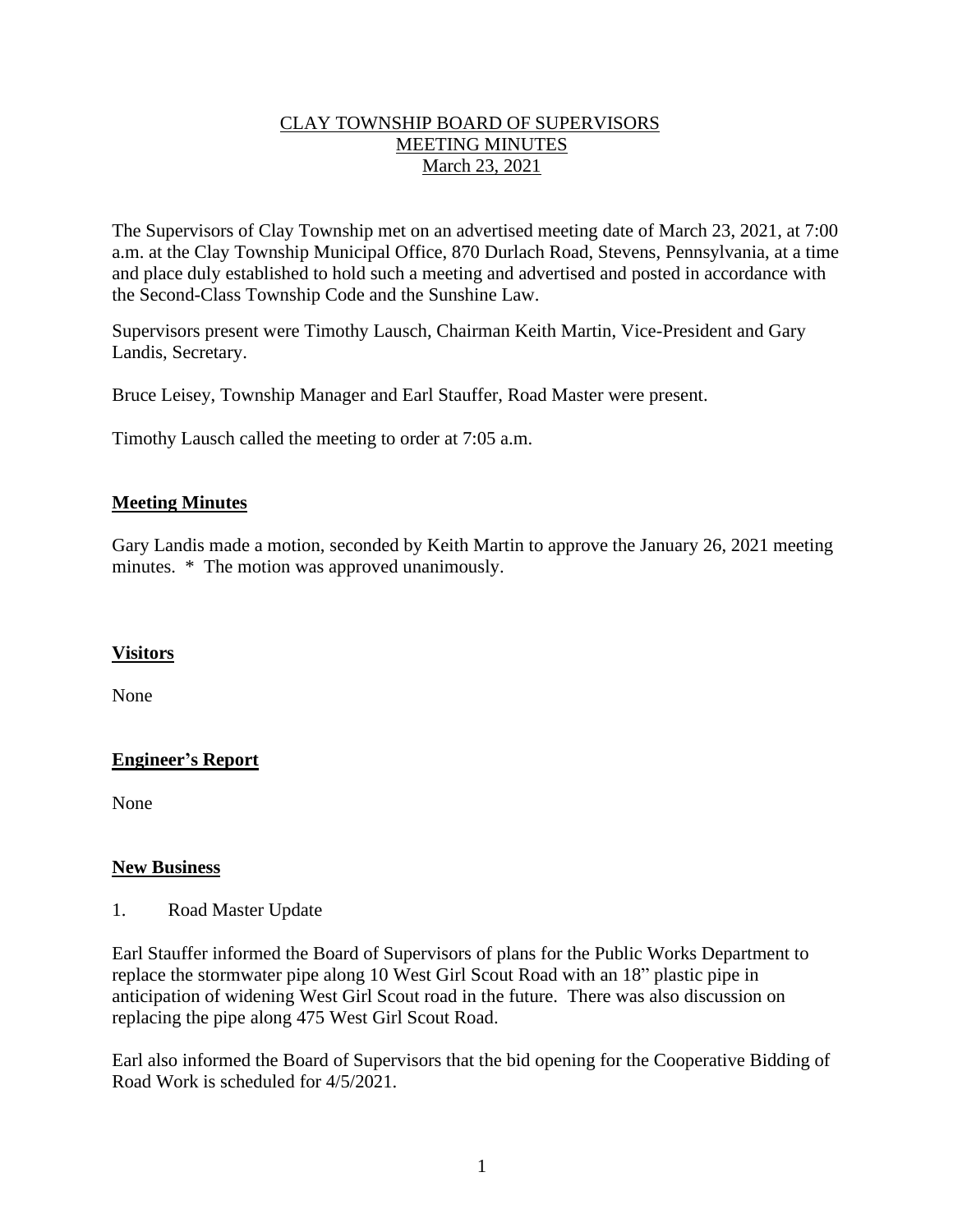Earl said that streets are scheduled to be swept on 4/12/21 and 4/13/21 by East Petersburg Borough.

Earl also said that since the ground has been dry, playground mulch has been added to the park playground areas.

Keith Martin acknowledged that this will be the last meeting that Earl will be attending as Road Master. The Board of Supervisors thanked Earl and noted their appreciation of the services he has provided to the Township in his 38 years of employment.

## 2. PA DEP Growing Greener Grant Annual Update

John Williamson of Team Ag reviewed his Report/Update on the Clay Township Education/Water Quality Monitoring Project dated 3/22/21 with the Board of Supervisors. Mr. Williamson indicated that the COVID 19 Pandemic has had a significant impact on Team Ag's implementation of the Grant and he recommended that the Township request an extension with PA DEP for this grant deadline from 12/2021 to 12/2022.

3. Approve Advertising for Auditors Meeting

Keith Martin made a motion, seconded by Gary Landis to approve advertising for the 2020 Audit meeting with the Board of Supervisors and Auditors at a date to be determined before advertising. \* The motion was unanimously approved.

## **Executive Session**

Gary Landis made a motion, seconded by Keith Martin to enter into Executive Session at 8:19 AM to discuss Employee Matters and Potential Litigation. \* The motion was unanimously approved.

\*\* Keith Martin left the meeting at 9:30 AM to attend a work related meeting. \*\*

Gary Landis made a motion, seconded by Tim Lausch to exit Executive Session at 10:05 AM. \* The motion was unanimously approved.

There was discussion on employee matters relating to the Road Master position. There was also discussion on the draft Sewer Service Agreement between Ephrata Borough Authority and Clay.

No decisions were made at this time.